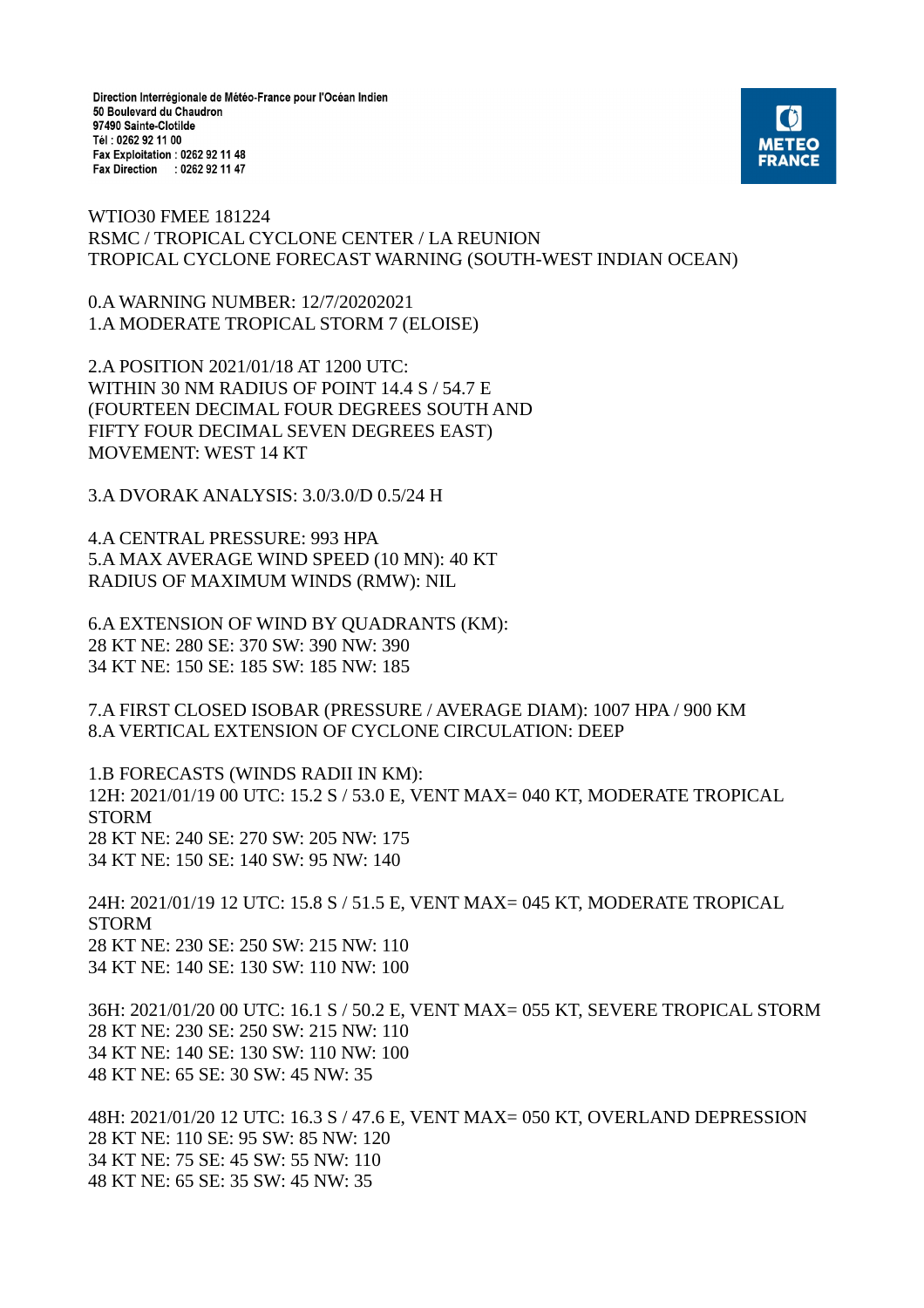60H: 2021/01/21 00 UTC: 17.2 S / 45.2 E, VENT MAX= 020 KT, OVERLAND DEPRESSION

72H: 2021/01/21 12 UTC: 18.5 S / 43.4 E, VENT MAX= 030 KT, TROPICAL DEPRESSION 28 KT NE: 165 SE: 150 SW: 120 NW: 110

2.B LONGER-RANGE OUTLOOK: 96H: 2021/01/22 12 UTC: 20.5 S / 40.0 E, VENT MAX= 055 KT, SEVERE TROPICAL STORM 28 KT NE: 305 SE: 400 SW: 215 NW: 220 34 KT NE: 155 SE: 240 SW: 150 NW: 85 48 KT NE: 65 SE: 65 SW: 100 NW: 35

120H: 2021/01/23 12 UTC: 22.4 S / 36.1 E, VENT MAX= 080 KT, TROPICAL CYCLONE 28 KT NE: 370 SE: 415 SW: 260 NW: 165 34 KT NE: 185 SE: 270 SW: 175 NW: 130 48 KT NE: 100 SE: 80 SW: 70 NW: 90 64 KT NE: 50 SE: 30 SW: 50 NW: 60

2.C ADDITIONAL INFORMATION:  $T=CI=3.0-$ 

LITTLE CHANGE IN THE CLOUD PATTERN THAT HAS REMAINED SHEARED DURING THE LAST 6 HOURS WITH A CENTER, LOCATED WITH THE HELP OF THE LAST SCATSAT DATA AND THE SATELLITE IMAGERY, AT THE SOUTH-EASTERN EDGE OF THE MAIN CONVECTION. THE THUNDERSTORM ACTIVITY WAS VIGOROUS OVERNIGHT WITH VERY COLD CLOUD TOPS AND BURST OF LIGHTNING. THE INTENSITY IS SLIGHTLY INCREASED AT 40 KT IN AGREEMENT WITH THE LAST SCATSAT DATA AND DVORAK'S SUBJECTIVE ANALYSES.

INCREASING THE SPEED OF THE SYSTEM MOVEMENT IN THE SAME DIRECTION AS THE SHEAR HAS SLIGHTLY REDUCED THE IMPACT OF THE SHEAR ON THE SYSTEM, ALLOWING A SLIGHT INTENSIFICATION.

FROM MONDAY EVENING, THE SHEAR CONSTRAINT COULD EASE OFF, FIRST IN THE UPPER LEVELS THEN AT THE MID-LEVELS. CONSEQUENTLY, THE DEVELOPMENT OF ELOISE COULD ACCELERATE BEFORE LADNFALL AS SUGGESTED BY SOME MODELS. THE DEGREE OF CONFIDENCE IN THIS INTENSITY PREDICTION IS LOW.

LATE THURSDAY, ELOISE SHOULD COME BACK OVER SEA ON THE MOZAMBIQUE CHANNEL. A NEW INTENSIFICATION PHASE IS AWAITED WITHIN CONDUCIVE ENVIRONMENTAL CONDITIONS.

THE SYSTEM IS EXPECTED TO KEEP ON HEADING WEST-SOUTH-WESTWARD ON THE NORTH-WESTERN SIDE OF THE LOW/MID-LEVEL SUTROPICAL RIDGE AND IN PHASE WITH THE PASSAGE OF A TROUGH IN THE SOUTH WHICH WILL TEMPORARILY WEAKEN THE RIDGE.

HOWEVER, THE RIDGE STRENGTHENS BACK UP AS SOON AS WEDNESDAY WHICH SOULD PREVENT ELOISE FROM SIGNIFICANTLY DIVING SOUTHWARDS. THE EURO ENSEMBLE AND DETERMINISTIC GUIDANCE DISPERSION IS WEAKER THAN NORMAL, WHICH YIELDS A GOOD CONFIDENCE IN THIS TRACK FORECAST.

THERE IS A RISK OF STRONG WINDS, FLOODS AND STORM SURGE OVER SOME COASTAL AREAS OF EASTERN MADAGASCAR MAINLY BETWEEN SAMBAVA TO THE NORTH AND TAMATAVE TO THE SOUTH. A LANDFALL AT TROPICAL CYCLONE